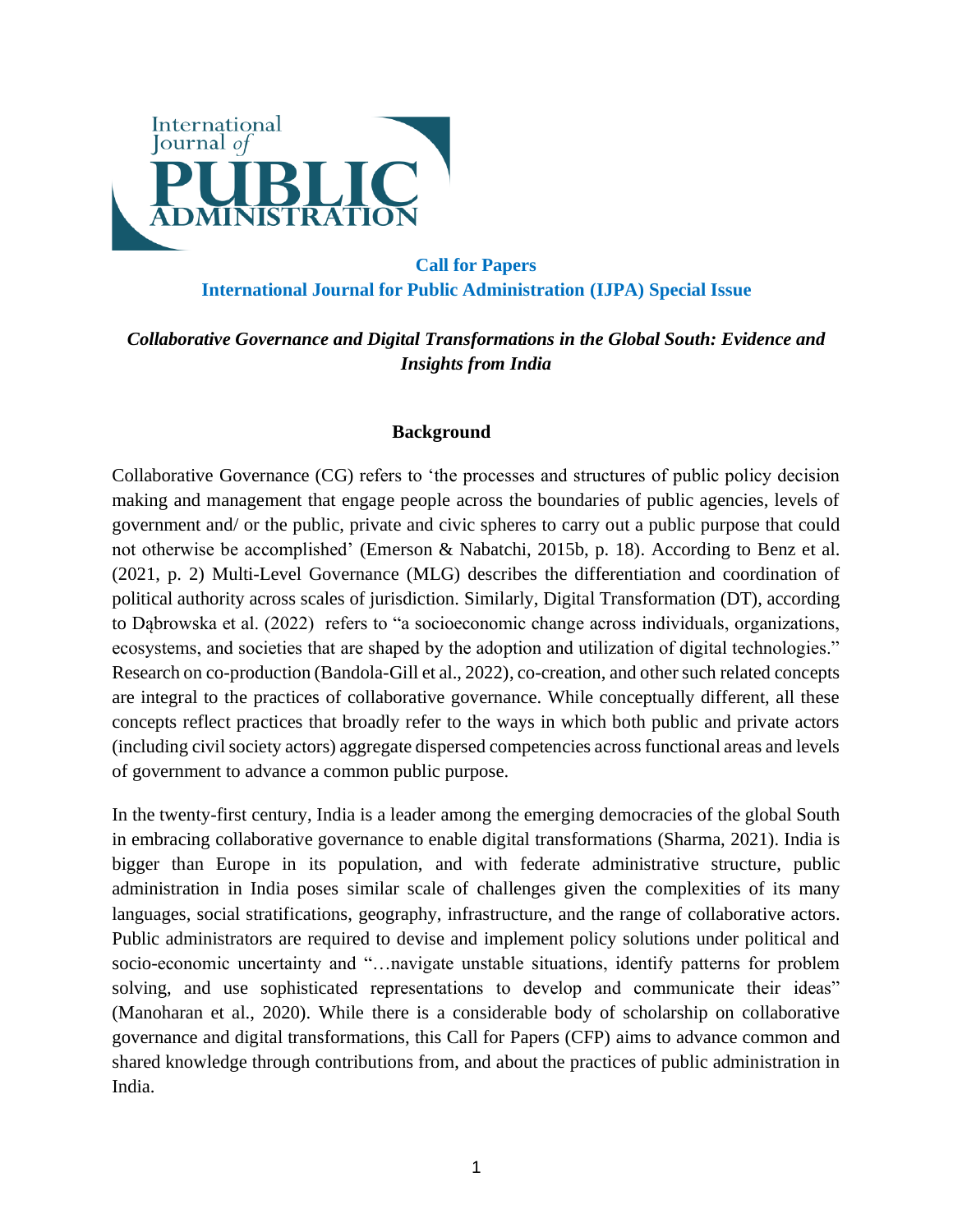However, research on India from a public administration perspective is scarce (Roberts, 2017), due to weak linkages between universities and other knowledge generating organizations such as think tanks, civil society organizations with the public policy processes, and so on. Mitigating this gap in knowledge generation is necessary because, India is at the forefront of the democracies in the global South in systematically advancing public sector digitalization through its National e-Governance Program (NeGP) and the Digital India initiatives. The lessons from the Indian context have relevance to other developing countries of the global South given the similarity of the opportunities and challenges. They can also indirectly contribute to the knowledge about collaborative governance and feedback into the policy processes of the countries in the global South.

Research on collaborative governance and digital transformations in India can offer unique theoretical insights about these unfolding practices and identify how mechanisms of institutionalization and democratic accountability can be evolved through cross-pollination of best practices globally. In doing so, the goal of this special issue CFP is to contribute to the improvement of theory and practices of public administration and public policy.

As outlined above, this call for papers covers three major themes:

- 1. **Collaborative governance:** The scope includes collaborative governance regimes (Emerson & Nabatchi, 2015a), practices of collaborative governance (Ansell & Gash, 2007; Emerson et al., 2012), the behaviors of collaborative actors (Kumar et al., 2007), decision-making (Mosley & Wong, 2020), blind spots in collaborative innovation (Wegrich, 2019), and related topics.
- 2. **Digital transformations:** The scope includes types of collaboration that enable digital transformations (Rackwitz et al., 2021), barriers to digital transformations (Manny et al., 2021), contextual drivers of digital transformation (Gabryelczyk, 2020), sectoral impacts of digital transformations (Larsson & Teigland, 2019), public value creation through digital transformations (Scupola & Mergel, 2021), and expert insights into collaboration in digital transformation settings (Mergel et al., 2019)
- 3. **Frontline collaborations for delivery:** While public-private partnerships are now widespread, they rely on individuals and local organizations for implementing a range of activities including improving public services access, health care, education, etc. They often function as the face of government activities at the grassroots and form the first line of public accountability. Within the scope of above two topics i.e., collaborative governance and digital transformations, we particularly welcome research on collaborative arrangements for frontline delivery of goods and services.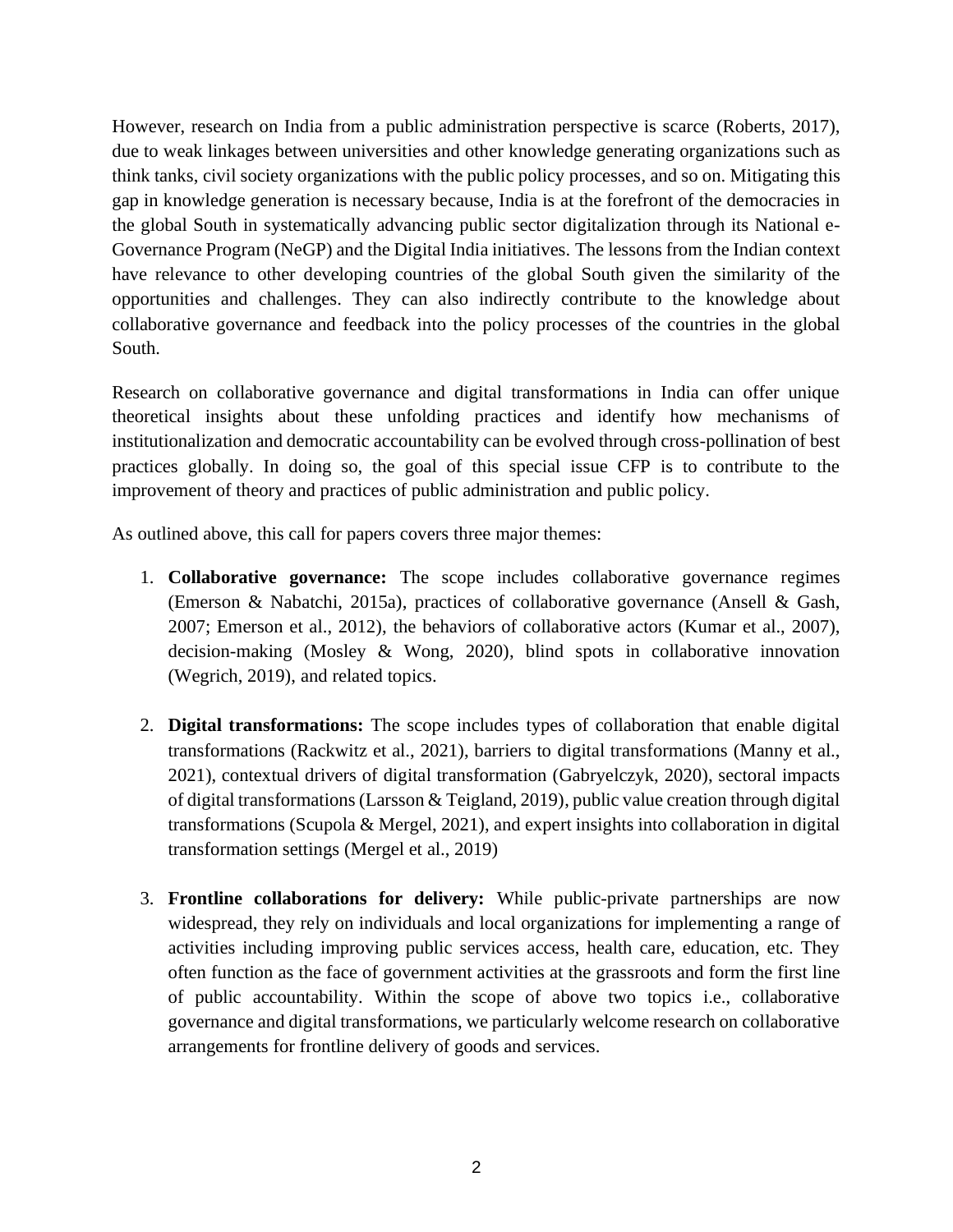We invite original contributions from social sciences scholars and practitioners to advance knowledge about collaborative governance and digital transformations in India.

**While we accept manuscripts that may also partially focus on the outcomes of collaborative governance and digital transformations, the substantive focus of this special issue is on the unique challenges of realizing collaborative governance and digital transformations in the public sector context, as well as the approaches to overcome them, and the limitations thereof.**

## *Submit your paper proposal*

We are looking for manuscripts that reflect the vast diversity of the Indian context. We elicit manuscripts about not just collaborative actors within the government, but also those who are part of such efforts from private sector, NGOs, and civil society. The submitted abstract should be no more than 500 words (including references) and should briefly identify the following:

- The relevance of the paper to one or more of the major themes
- The significance of the research why it is distinctive and its contribution to the field
- The research question(s) and method the theoretical/conceptual foundations for the research
- The results to be reported

## *Key dates*

The key dates are listed below:

| # | <b>Key event</b>                      | <b>Date</b>        |
|---|---------------------------------------|--------------------|
|   | Proposal due                          | August 15, 2022    |
| 2 | Decisions/Feedback on the proposal    | September 15, 2022 |
| 3 | Full paper due/ Zoom workshop         | January 15, 2023   |
| 4 | Revised paper for journal peer review | March 15, 2023     |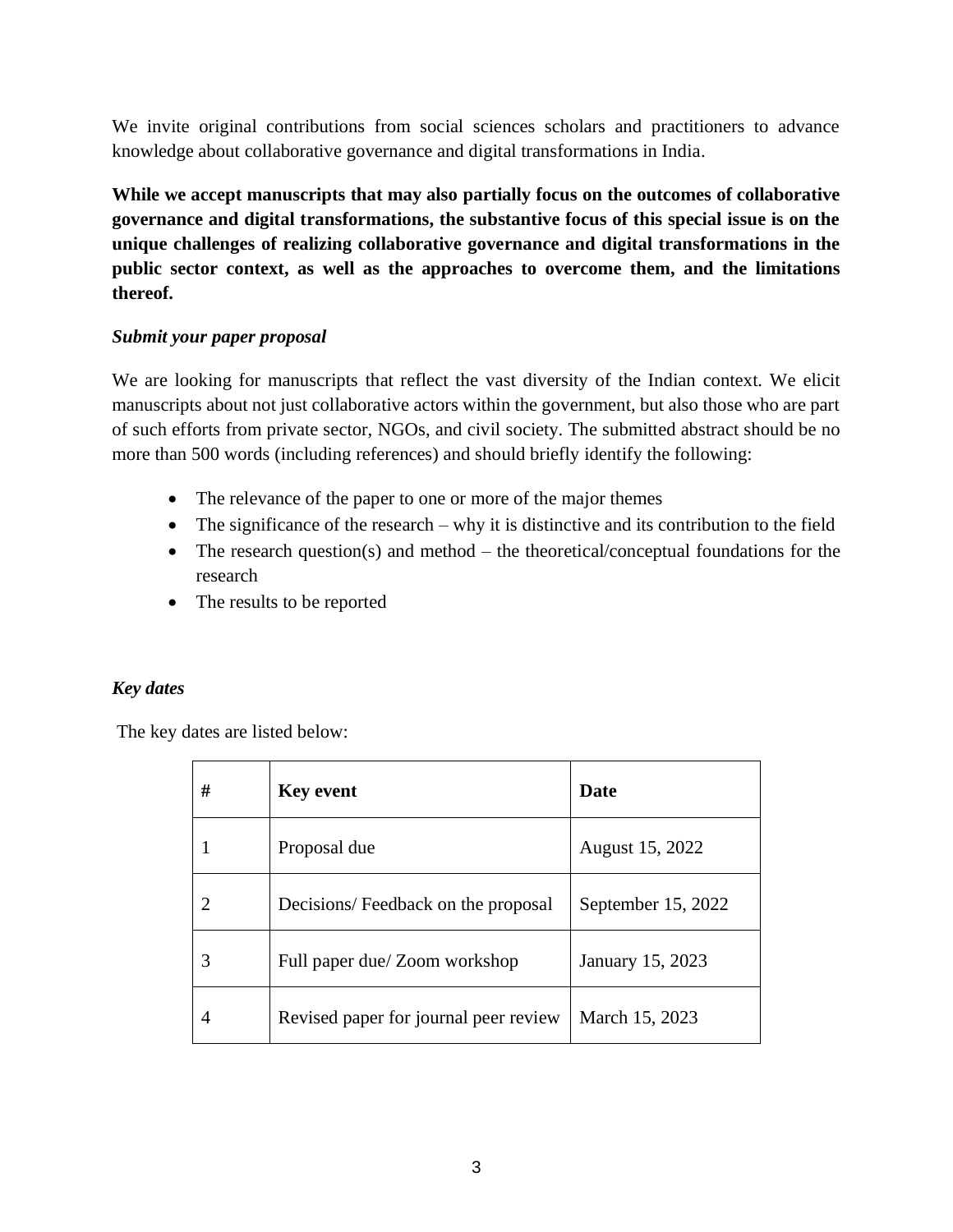All manuscripts will be subject to peer-review by relevant subject-matter experts. Because IJPA is a global journal, authors are encouraged to engage with the prior academic scholarship on collaborative governance and digital transformations, and contribute to knowledge from an Indian perspective.

Authors of accepted abstracts will be invited to draft papers and present them for discussion and critique by the editorial team and participating authors at a Zoom workshop at the end of January 15, 2023. Draft papers accepted post-workshop by March 15, 2023, by the editors for further revision will undergo blind review, with publication scheduled for the September 2023 issue of IJPA. Please note that acceptance of an abstract does not guarantee final publication.

#### *Contact person*

Special Issue Editors

Dr. Aroon Manoharan Associate Professor & Director National Center for Public Performance Institute for Public Service (IPS) Sawyer Business School, Suffolk University Boston, MA 02108 Email: [amanoharan@suffolk.edu](mailto:amanoharan@suffolk.edu)

Ashish Desai Doctoral Scholar of[ Economics Indian Institute of Management – Kozhikode Department of Economics IIM Road, Kozhikode, Kerala 673570 Email: [ashishd02phdpt@iimk.ac.in](mailto:ashishd02phdpt@iimk.ac.in)

#### *About International Journal of Public Administration (IJPA)*

Founded in 1979, IJPA is a truly international journal. Starting March 2022, the Journal is under a new editorial team with Dr. Elaine Yi Lu as the Editor-in-Chief as well as a global editorial board. Its goal is to expand the footprint of IJPA in the field of public administration and policy research, theory, and practice. The three-pronged approach consists of **scholarship**, **collegiality**, and **impact**.

- We seek scholarship that is both theoretically sound and empirically rigorous.
- We value collegiality and interact collaboratively with authors, reviewers, and readers.
- We assess impacts that include but are not limited to: citations, social media engagement, and theory-practice dialogue.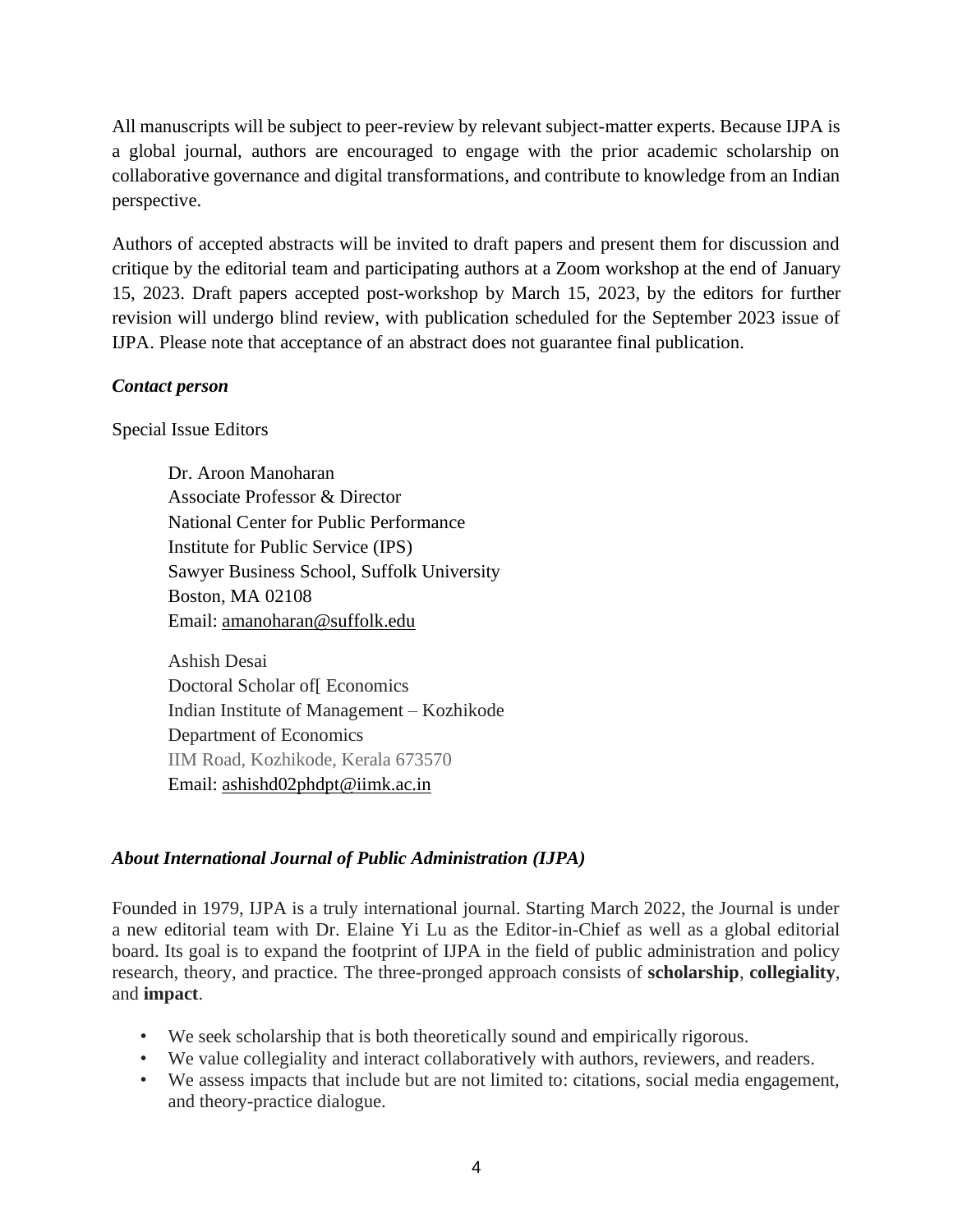## **References**

- Ansell, C., & Gash, A. (2007). Collaborative Governance in Theory and Practice. *Journal of Public Administration Research and Theory*, *18*(4), 543-571. <https://doi.org/10.1093/jopart/mum032>
- Bandola-Gill, J., Arthur, M., & Ivor Leng, R. (2022). What is co-production? Conceptualising and understanding co-production of knowledge and policy across different theoretical perspectives. *Evidence & Policy*, 1-24. <https://doi.org/10.1332/174426421x16420955772641>
- Benz, A., Broschek, J., & Lederer, M. (2021). *A Research Agenda for Multilevel Governance*. Edward Elgar Publishing. [https://doi.org/https://doi.org/10.4337/9781789908374](https://doi.org/https:/doi.org/10.4337/9781789908374)
- Dąbrowska, J., Almpanopoulou, A., Brem, A., Chesbrough, H., Cucino, V., Di Minin, A., Giones, F., Hakala, H., Marullo, C., Mention, A.-L., Mortara, L., Nørskov, S., Nylund, P. A., Oddo, C. M., Radziwon, A., & Ritala, P. (2022). Digital transformation, for better or worse: a critical multi-level research agenda. *R&D Management*, *n/a*(n/a). [https://doi.org/https://doi.org/10.1111/radm.12531](https://doi.org/https:/doi.org/10.1111/radm.12531)
- Emerson, K., & Nabatchi, T. (2015a). *Collaborative governance regimes*. Georgetown University Press.
- Emerson, K., & Nabatchi, T. (2015b). Part 1: An Overview of Collaborative governance. In K. Emerson & T. Nabatchi (Eds.), *Collaborative Governance Regimes* (Vol. 1). Georgetown University Press.
- Emerson, K., Nabatchi, T., & Balogh, S. (2012). An Integrative Framework for Collaborative Governance. *Journal of Public Administration Research and Theory*, *22*(1), 1-29. <https://doi.org/10.1093/jopart/mur011>
- Gabryelczyk, R. (2020). Has COVID-19 Accelerated Digital Transformation? Initial Lessons Learned for Public Administrations. *Information Systems Management*, *37*(4), 303-309. <https://doi.org/10.1080/10580530.2020.1820633>
- Kumar, S., Kant, S., & Amburgey, T. L. (2007). Public Agencies and Collaborative Management Approaches. Examining Resistance Among Administrative Professionals. *Administration & Society*, *39*(5), 569-610. [https://doi.org/http://dx.doi.org/10.1177/0095399707303635](https://doi.org/http:/dx.doi.org/10.1177/0095399707303635)
- Larsson, A., & Teigland, R. (2019). *Digital transformation and public services: Societal impacts in Sweden and beyond*. Taylor & Francis.
- Manny, L., Duygan, M., Fischer, M., & Rieckermann, J. (2021). Barriers to the digital transformation of infrastructure sectors. *Policy Sciences*. [https://doi.org/10.1007/s11077-](https://doi.org/10.1007/s11077-021-09438-y) [021-09438-y](https://doi.org/10.1007/s11077-021-09438-y)
- Manoharan, A. P., Viswanath, S., & Sabharwal, M. (2020). Public administration pedagogy in India. *Journal of Public Affairs Education*, *26*(3), 291-312.
- Mergel, I., Edelmann, N., & Haug, N. (2019). Defining digital transformation: Results from expert interviews. *Government Information Quarterly*, *36*(4), 101385. [https://doi.org/https://doi.org/10.1016/j.giq.2019.06.002](https://doi.org/https:/doi.org/10.1016/j.giq.2019.06.002)
- Mosley, J. E., & Wong, J. (2020). Decision-Making in Collaborative Governance Networks: Pathways to Input and Throughput Legitimacy. *Journal of Public Administration Research and Theory*, *31*(2), 328-345.<https://doi.org/10.1093/jopart/muaa044>
- Rackwitz, M., Hustedt, T., & Hammerschmid, G. (2021). Digital transformation: From hierarchy to network-based collaboration? The case of the German "Online Access Act". *Journal:*